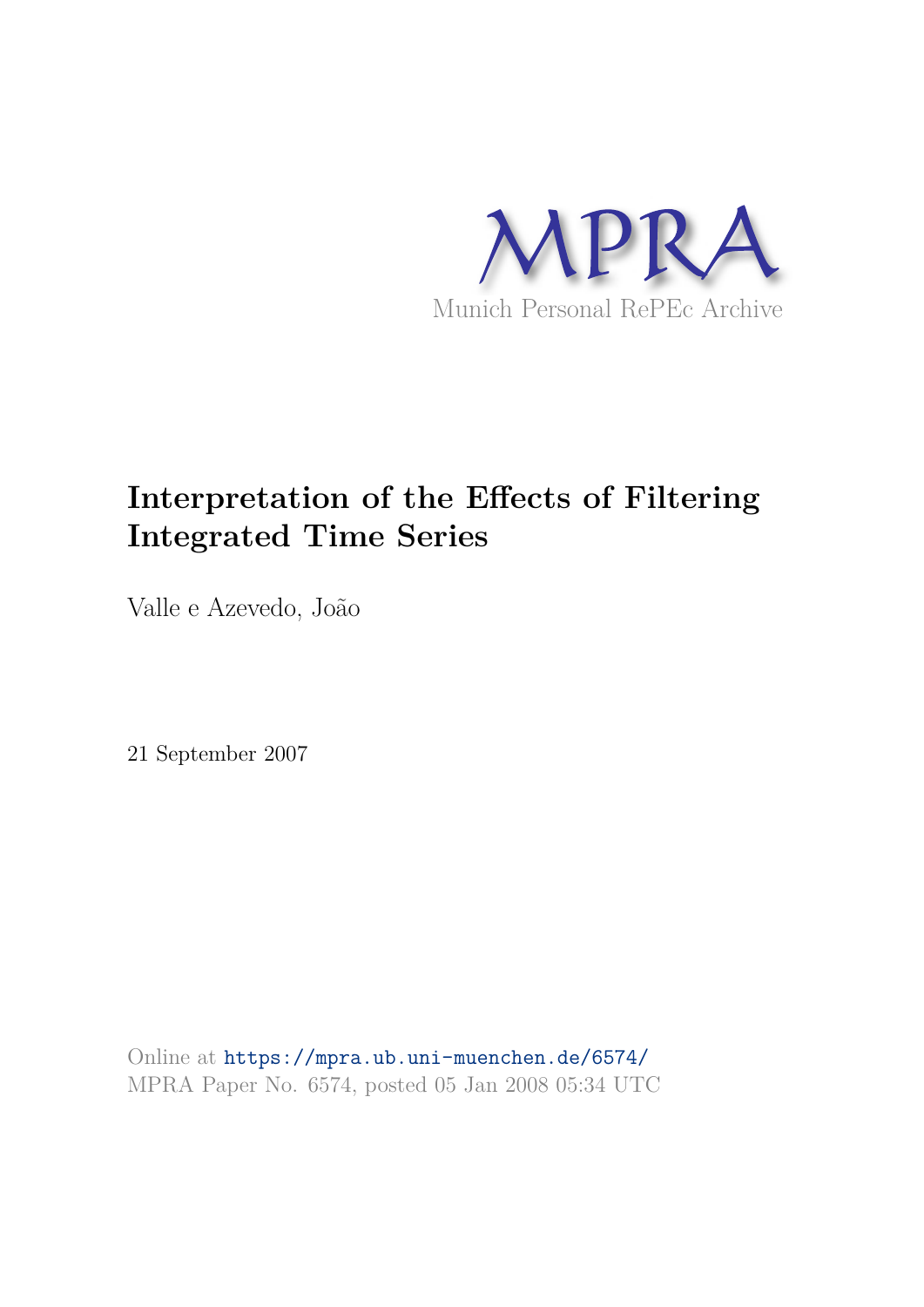# Interpretation of the Effects of Filtering Integrated Time Series

João Valle e Azevedo<sup>∗</sup> Banco de Portugal & Universidade NOVA de Lisboa

September 21, 2007

#### Abstract

We resort to a rigorous definition of spectrum of an integrated time series in order to characterise the implications of applying linear filters to such series. We conclude that in the presence of integrated series the transfer function of the filters has exactly the same interpretation as in the covariance stationary case, contrary to what many authors suggest. This disagreement leads to different conclusions regarding the link of the original fluctuations with the transformed fluctuations in the time series data, embodied in various unjustified criticisms to the application of detrending filters. Despite this, and given the frequency domain characteristics of filtered macroeconomic integrated series, we acknowledge that the choice of a particular detrending filter is far from being a neutral task.

JEL Classification: E32; C22

Keywords: Unit roots, Band-pass filters, Pseudo-spectrum

# 1 Introduction

The failure of classical Fourier analysis in the presence of unit roots has led to widespread misunderstandings regarding the effects of applying linear filters to integrated time series. While some authors completely disregard spectral theory under non-stationarity, others resort to the

<sup>\*</sup>Address: Av. Almirante Reis,71-6<sup>th</sup> floor, 1150-012 Lisboa, Portugal; E-mail: jvazevedo@bportugal.pt; Phone: +351 213130163. Most research was done while I was a graduate student at Stanford University. I gratefully acknowledge the Portuguese Government, through the Fundação para a Ciência e Tecnologia, for financial support during my graduate studies.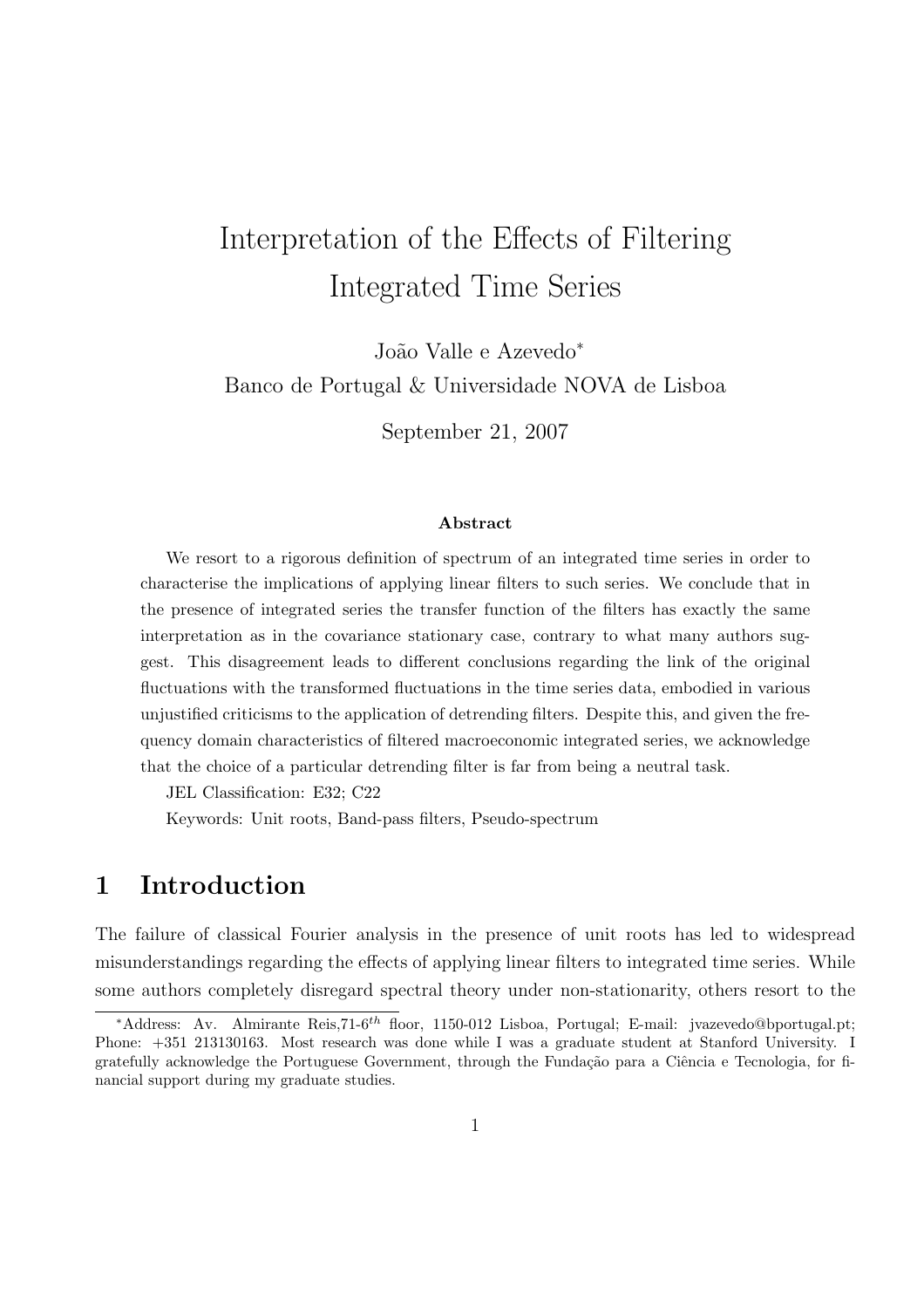so-called pseudo-spectrum without providing a rigorous justification for its use. If we want to fully understand the consequences of applying transformations (linear filters) to integrated time series, we should be able to decide which view, if any, is correct. Hopefully, we will be able to address an apparently simple question. What are the consequences, in the frequency domain, of differencing a random walk? Or the consequences of applying trend-extraction filters, or more specifically band-pass filters, to integrated time series? These questions are recurrent in the context of business cycle analysis. What are we isolating when applying the Hodrick-Prescott (HP) filter (see Hodrick and Prescott, 1997), the Butterworth filters proposed by Gomez (2001) the Baxter and King filter (see Baxter and King, 1999) or the Christiano and Fitzgerald filter (see Christiano and Fitzgerald, 2003) to integrated time series? Are the properties of the resulting cycle components just artefacts? Can we give a rigorous description of its properties or a rigorous interpretation of the effects of such transformations? As we shall review, these questions have a trivial answer if the original series are covariance-stationary.

Our sole contribution is assembling some results in the literature as well as our own, and use them to show that the usual interpretation of the effects of filtering, summarised by the transfer function of the filter, carries over if the input series is integrated. This occurs essentially because, although the second moments of an integrated process are time-dependent (or infinite depending on the specification of initial conditions), the distribution of the (infinite) variance (that is, the spectrum) over frequencies is not time-dependent. This phenomenon occurs with various infinite variance processes. The standard representation theorems do not hold, since the variance is not a constant and the processes exhibit persistent time dependence, but the spectrum exhibits time invariance. Understanding this apparent paradox is the purpose of this paper. We will then be able to discuss various criticisms to the application of filters in integrated macroeconomic time series. We will see that most of them are unwarranted. Nonetheless, we will show that even though a rigorous interpretation of the effects of filtering is possible, choosing or designing a specific filter is far from being a neutral task.

The remainder of the paper is organised as follows: In section 2, the usual spectrum of an integrated series is defined. A justification for its use is provided and the bridge with the spectral representation theorem for stationary processes is made. In section 3 we discuss why the previous results are important to understand the consequences of filtering. We discuss various criticisms in the literature, related to the application of band-pass filters to integrated time series and argue that most are unjustified. Section 4 gives a note of caution, on why choosing a specific filter can be a sensitive exercise. Section 5 concludes.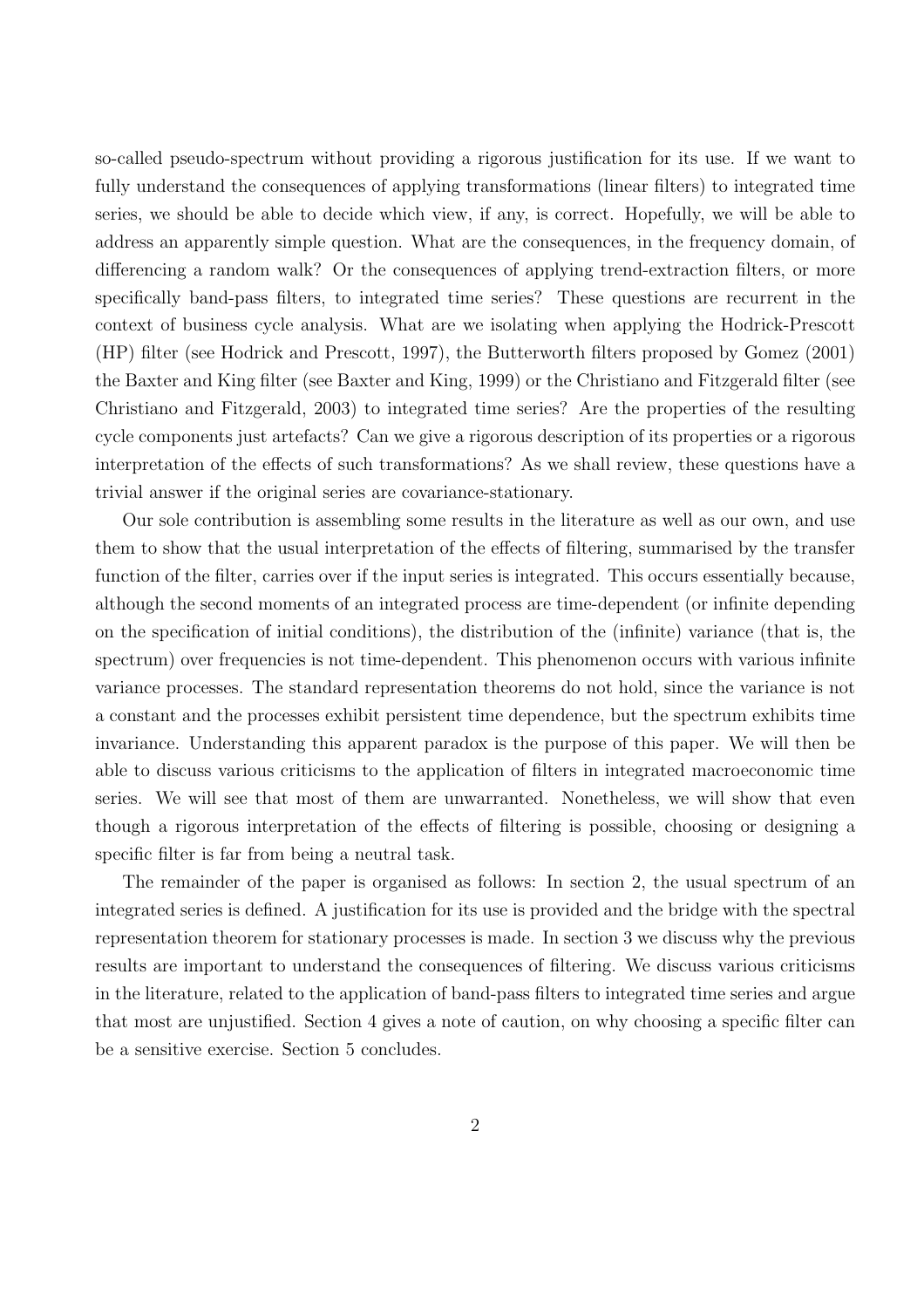## 2 The Spectrum

#### 2.1 Stationary case

It is well known that a covariance-stationary time series can be decomposed into an infinite weighted sum of periodic orthogonal components. This is summarised in the spectral representation theorem. Let  $\{x_t\}$  be a covariance-stationary sequence with mean zero and define the spectrum of  $\{x_t\}$  as:

$$
S_x(\omega) = \frac{1}{2\pi} \sum_{k=-\infty}^{\infty} e^{-i\omega k} \gamma(k), \quad -\pi \le \omega \le \pi
$$
 (1)

where  $i^2 = -1$ ,  $\omega$  denotes the frequency measured in radians and  $\gamma(k)$  is the autocovariance function of  $\{x_t\}$  at lag k. It is well known (see, e.g., Brockwell and Davis, 1991) that there exists a right-continuous orthogonal increment process  $\{z(\omega), -\pi \leq \omega \leq \pi\}$  such that:

*i)* 
$$
E[(z(\omega) - z(-\pi))(z(\omega) - z(-\pi))^*] = F_X(\omega) = \int_{-\pi}^{\omega} S_x(\omega) d\omega, \quad -\pi \le \omega \le \pi
$$

where ∗ denotes the complex conjugate and:

$$
ii) x_t = \int_{-\pi}^{\pi} e^{i\omega t} dz(\omega) \quad a.e.
$$

So,  $x_t$  can be decomposed into an infinite weighted sum of orthogonal fluctuations, each with frequency  $\omega$ .  $S_x(\omega)$  can be interpreted as the decomposition of the variance of  $x_t$  in terms of these fluctuations.  $S_x(\omega)$  contains the same information as the second order moments characterised by  $\gamma(k)$ ,  $k = 0, \pm 1, \pm 2, \dots$   $S_x(\omega)$  and  $\gamma(k)$  form a pair of Fourier transforms in that:

$$
\gamma(k) = \int_{-\pi}^{\pi} e^{i\omega k} dF_x(\omega) = \int_{-\pi}^{\pi} e^{i\omega k} S_x(\omega) d\omega, k = 0, \pm 1, \pm 2, \dots
$$
\n(2)

If we apply a time-invariant linear filter  $h(L) = \sum_{n=0}^{\infty}$ j=−∞  $h_j L^j$  where  $L^j x_t = x_{t-j}$  and such that  $\sum^{\infty}$ j=−∞  $|h_j| < \infty$  to the sequence  $\{x_t\}$  we obtain a filtered sequence  $y_t = \sum_{k=1}^{\infty}$  $k=-\infty$  $h_j x_{t-j}$ . It is easy to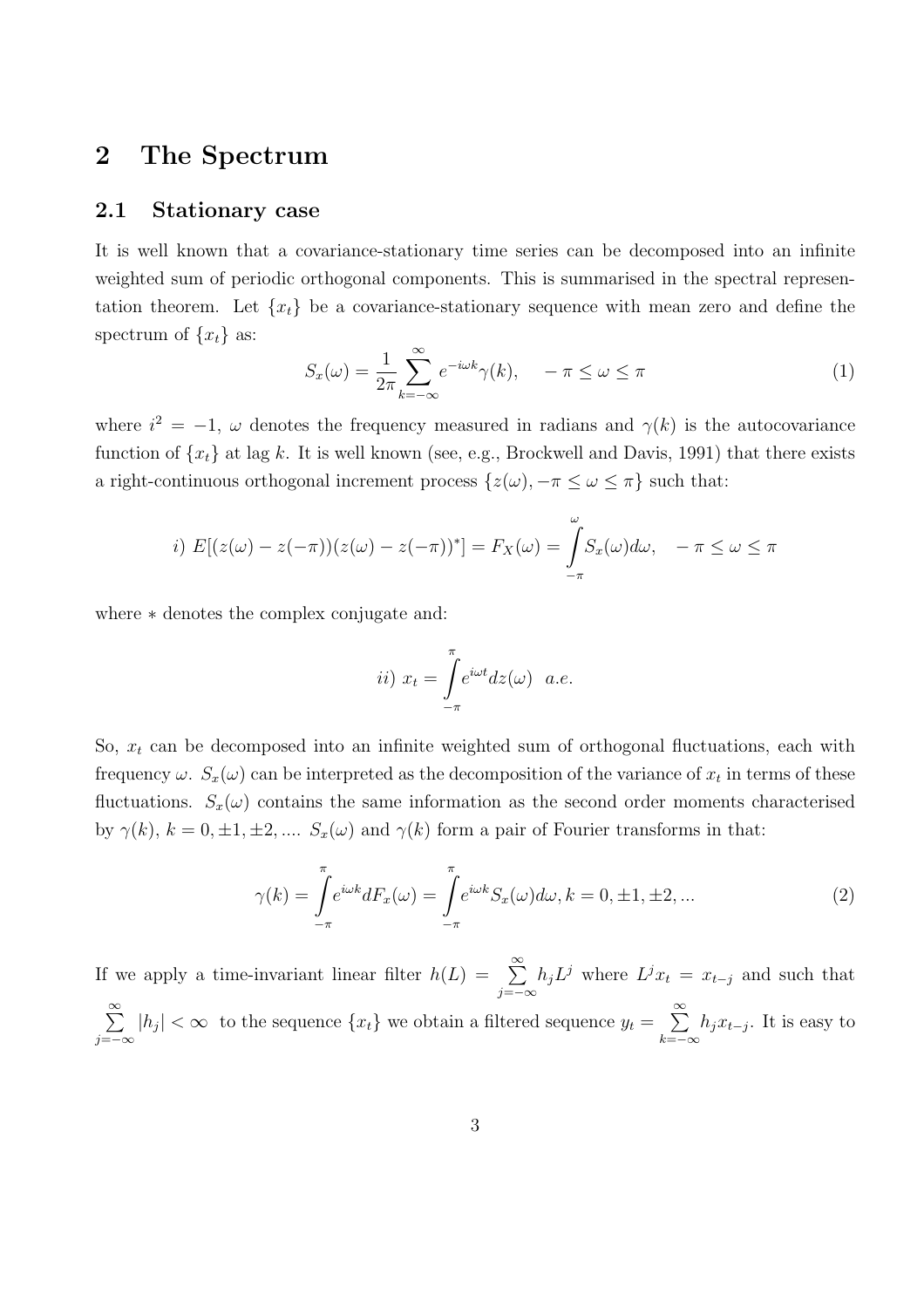verify that the spectrum of  $\{y_t\}$  is given by:

$$
S_y(\omega) = |h(e^{-i\omega})|^2 S_x(\omega)
$$
\n(3)

where  $h(e^{-i\omega})$  is denoted as the transfer function of the filter. The interpretation of a time series in the frequency domain, and the analysis of the consequences of filtering, is straightforward given the spectral representation theorem. However, the conditions for it to hold are rather restrictive, the assumption of covariance stationarity being the crucial one. How can we interpret the consequences of filtering an integrated time series? Can we extend somehow the relation in (3)?

Although it is straightforward to *know* the consequences of filtering an integrated time series (i.e., to know exactly what the spectrum of the filtered series is once it becomes stationary), the link with the original integrated series is hard to make if no reasonable definition of spectrum of an integrated series is available. We will argue that a more general interpretation of the spectrum is available, that is, we argue that the spectral representation theorem is a restrictive way of interpreting a time series in the frequency domain. Obviously, if we extend the definition of spectrum in order to encompass integrated series, the spectrum of a covariance stationary series should still be consistent with the spectral representation theorem. That is, under both definitions the spectrum of a covariance stationary process coincides.

#### 2.2 Integrated case

Spectral analysis of integrated time series is a difficult task given the failure of classical Fourier analysis in that case. There have been several approaches to the spectral analysis of nonstationary processes. Hatanaka and Suzuki (1967) build a spectral theory of non-stationary processes by focusing on finite subsets of the sequence  $\{x_t\}$  that have finite second moments. The defined pseudo-spectrum is time-varying and closely related to the evolutionary spectra of Priestley (1981). Another approach, widely followed, is to define the power distribution of an integrated series as the limit of the spectrum of a stationary process when the smallest autoregressive roots converge to 1 (e.g., Harvey, 1993; Den Haan and Sumner, 2004; Young, Pedregal and Tych, 1999). The pseudo-spectrum of a general ARIMA process is defined as (see Harvey, 1993):

$$
S_x(\omega) = \frac{\sigma_\varepsilon^2}{2\pi} \frac{|\phi^{-1}(e^{-i\omega})|^2 |\theta(e^{-i\omega})|^2}{|1 - e^{-i\omega}|^{2s}} = \frac{\sigma_\varepsilon^2}{2\pi} \frac{|\psi(e^{-i\omega})|^2}{|1 - e^{-i\omega}|^{2s}}, \omega \neq 0
$$
(4)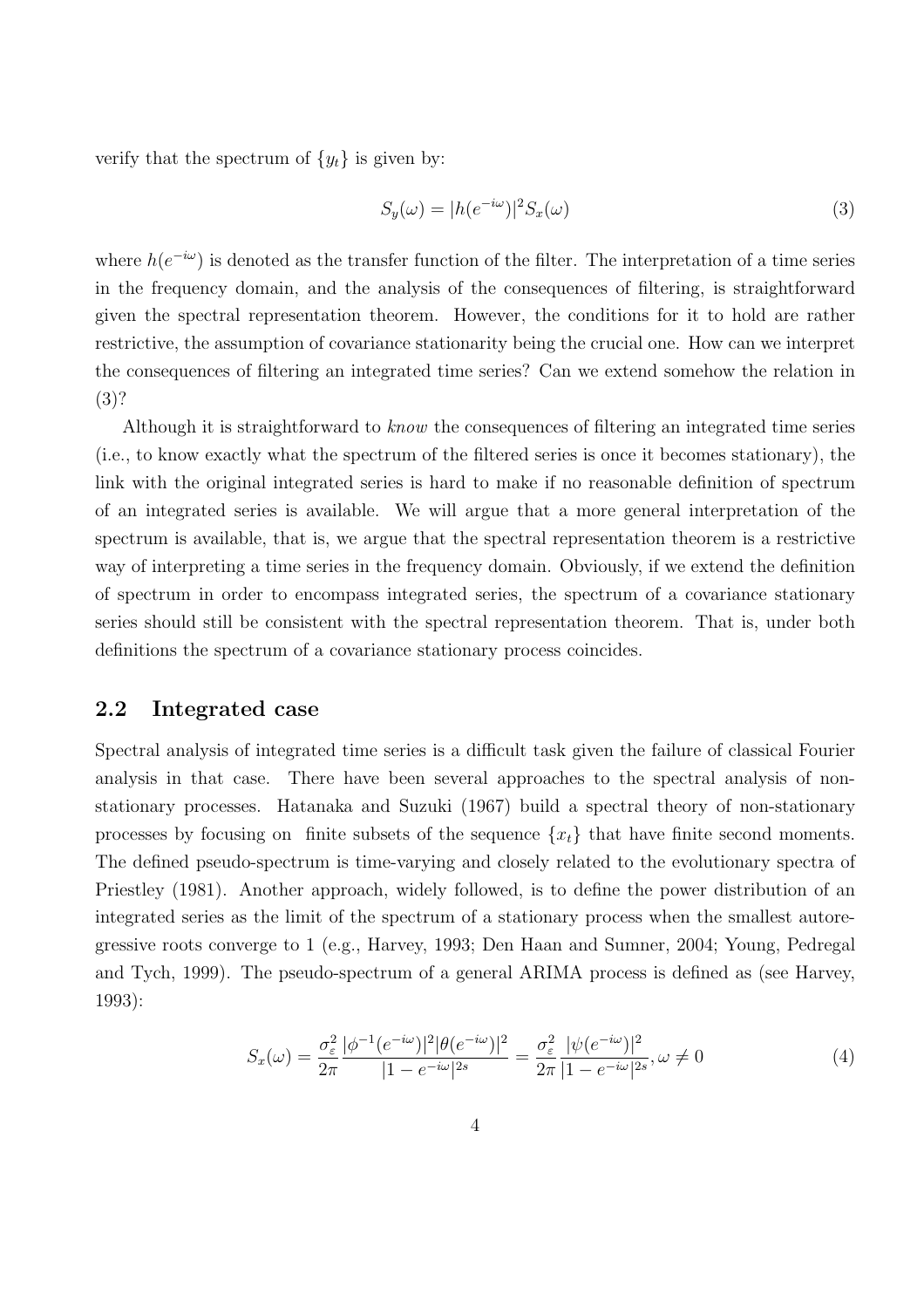where  $x_t$  satisfies:

$$
\phi(L)(1-L)^{s}x_t = \theta(L)\varepsilon_t, \ \forall t
$$

 $\sigma_{\varepsilon}^2$  $\epsilon^2$  is the variance of the white-noise innovations  $\varepsilon_t$ , we assume the roots of  $\phi(L)$  lie outside the unit circle and are different from those of  $\theta(L)$ ,  $\psi(L) = \phi(L)^{-1}\theta(L)$  and  $s \geq 0$  is the order of integration of the series. This limit is a time-invariant continuous function at all frequencies except at those associated with autoregressive roots with unit modulus. At those frequencies the pseudo-spectrum is not well-defined, there is a pole, a singularity associated with the unit roots<sup>1</sup>. The spectrum of an integrated series is thus a functional form extension of the spectrum of stationary processes. Within this approach, the analysis of the consequences of filtering can be made, but the results hold by definition, as we shall review in section 3. No rigorous justification for the use of the pseudo-spectrum is presented. It is assumed that this function represents indeed a distribution of variance. Without further results it is merely an ad-hoc extension of the spectrum of a stationary series. If the spectral representation theorem does not hold, alternative definitions and the exploration of its properties should be done.

But recently, in an important paper, Bujosa, Bujosa and García-Ferrer (2002) extend the classical spectral analysis by developing an extended Fourier transform to the field of fractions of polynomials. A pseudo-autocovariance generating function is defined to account for the presence of unit roots and the corresponding extended Fourier transform is defined as the pseudo-spectrum. Within this approach, which leads to exactly the same functional forms as the limit of the stationary spectrum in (4), the pseudo-spectrum collapses to the standard spectrum when no non-stationary roots are present, since the extended Fourier transform is just the classical Fourier transform in that case. This extended Fourier transform is just the ratio of the Fourier transform of  $\psi(L)$  to that of the non-invertible polynomial  $(1-L)^s$ , associated with the unit roots. This leads to  $(4)$ .

This complements and extends an earlier definition of the spectrum of non-stationary processes, provided by Solo (1992). Solo (1992) has shown that certain continuous-time, stationary increment processes, possess many of the frequency domain properties of stationary processes. Crucially, although their variance is infinite or time-varying, they have a time-invariant spectrum, defined there as the limit of the expected periodogram. This definition is motivated by the following observation, that we adapt to the discrete-time case. If  $\{x_t\}$  is a stationary time series with mean  $\mu$  and the autocovariance function  $\gamma(.)$  is absolutely summable, it can be shown (see,

<sup>&</sup>lt;sup>1</sup>Since we assumed the roots of  $\phi(L)$  lie outside the unit circle, we are only considering the existence of a pole at zero frequency. This assumption can straightforwardly be relaxed in order to include singularities at frequencies other than zero, e.g., due to non-stationary seasonal components.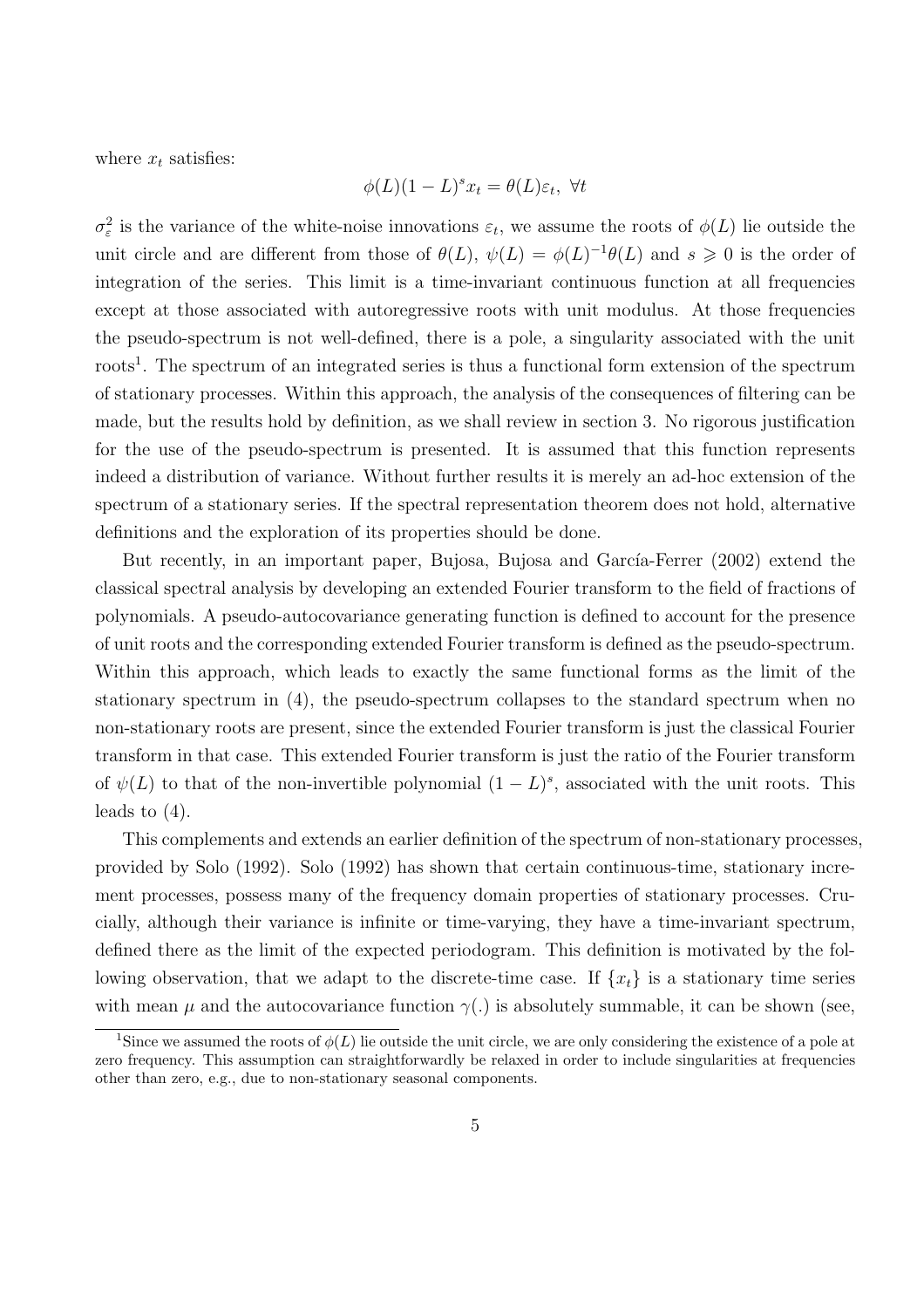e.g., Brockwell and Davis, 1991, p.343) that:

$$
E[I_{T,x}(0) - T\mu^2] \to 2\pi S_x(0) \text{ as } T \to \infty
$$
  
\n
$$
E[I_{T,x}(\omega)] \to 2\pi S_x(\omega) \text{ as } T \to \infty, \omega \neq 0
$$
\n(5)

where  $S_x(\omega)$  is the spectrum of  $x_t$  and  $I_{T,x}(\omega)$  is the periodogram for a sample of size T. That is, when T grows the periodogram converges to the distribution of variance as revealed by the spectral representation theorem. Solo (1992) argues that the result in (5) is a less restrictive inversion relation than that implied by (1), hence justifying the limit of the expected periodogram as a more general definition of spectrum. It would be comforting if the definition of Solo (1992) lead to functional forms as in (4). Unfortunately it does not. Valle e Azevedo (2007) provides an exact limit for the expected periodogram when the (discrete-time) time series contains one unit root  $(s = 1)$ , under general conditions<sup>2,3</sup>. The limit (divided by  $2\pi$ ) is the following, assuming as above that  $x_t$  follows  $(1 - L)x_t = \psi(L)\varepsilon_t$ ,  $\forall t$ :

$$
S_x^*(\omega) = \frac{\sigma_\varepsilon^2}{2\pi} \frac{(|\psi(e^{-i\omega})|^2 + |\psi(1)|^2)}{|1 - e^{-i\omega}|^2}, \omega \neq 0
$$
 (6)

which differs from (4) due to the term  $|\psi(1)|^2$  in the numerator. Using this definition of spectrum instead of that in (4) would in general lead to different conclusions regarding the effects of applying linear filters to integrated processes. But these differences would not be dramatic after a simple normalisation, given the fact that the inverse of  $|1 - e^{-i\omega}|^2$  dominates the behaviour of both  $S_x(\omega)$  and  $S_x^*$  $x(x)$  at frequencies close to the pole located at zero frequency. Consider the simplest case, when  $\{x_t\}$  verifies  $x_t - x_{t-1} = \varepsilon_t$ ,  $\forall t$  where  $\{\varepsilon_t\}$  is a white noise sequence such that  $E[\varepsilon_t] = 0$  and  $Var[\varepsilon_t] = \sigma_{\varepsilon}^2$ <sup>2</sup>/<sub>ε</sub>. We have, since  $\psi(e^{-i\omega}) = \psi(1) = 1$ :

$$
S_x^*(\omega) = \frac{\sigma_\varepsilon^2}{\pi |1 - e^{-i\omega}|^2}, \omega \neq 0
$$

which shows that the pseudo-spectrum, defined as in (6), is just proportional to the inverse of the Fourier transform of the differencing operator  $(1 - L)$ . However, if we apply the first difference filter to  $\{x_t\}$  the spectrum of  $(1-L)x_t = \varepsilon_t$  is given by  $\sigma_{\varepsilon}^2$  $\frac{2}{\varepsilon}/2\pi$ . To perfectly maintain the relation

Put  $(1-L)x_t = \psi(L)\varepsilon_t = \sum_{j=-\infty}^{\infty} \psi_j L^j$ . The condition  $\sum_{j=-\infty}^{\infty} |\psi_j||j|^\alpha < \infty$  for some (small)  $\alpha > 0$  is imposed to guarantee this result.

<sup>&</sup>lt;sup>3</sup>The limit of the (appropriately normalised) expected periodogram when the time series process contains more than one unit root is still unexplored.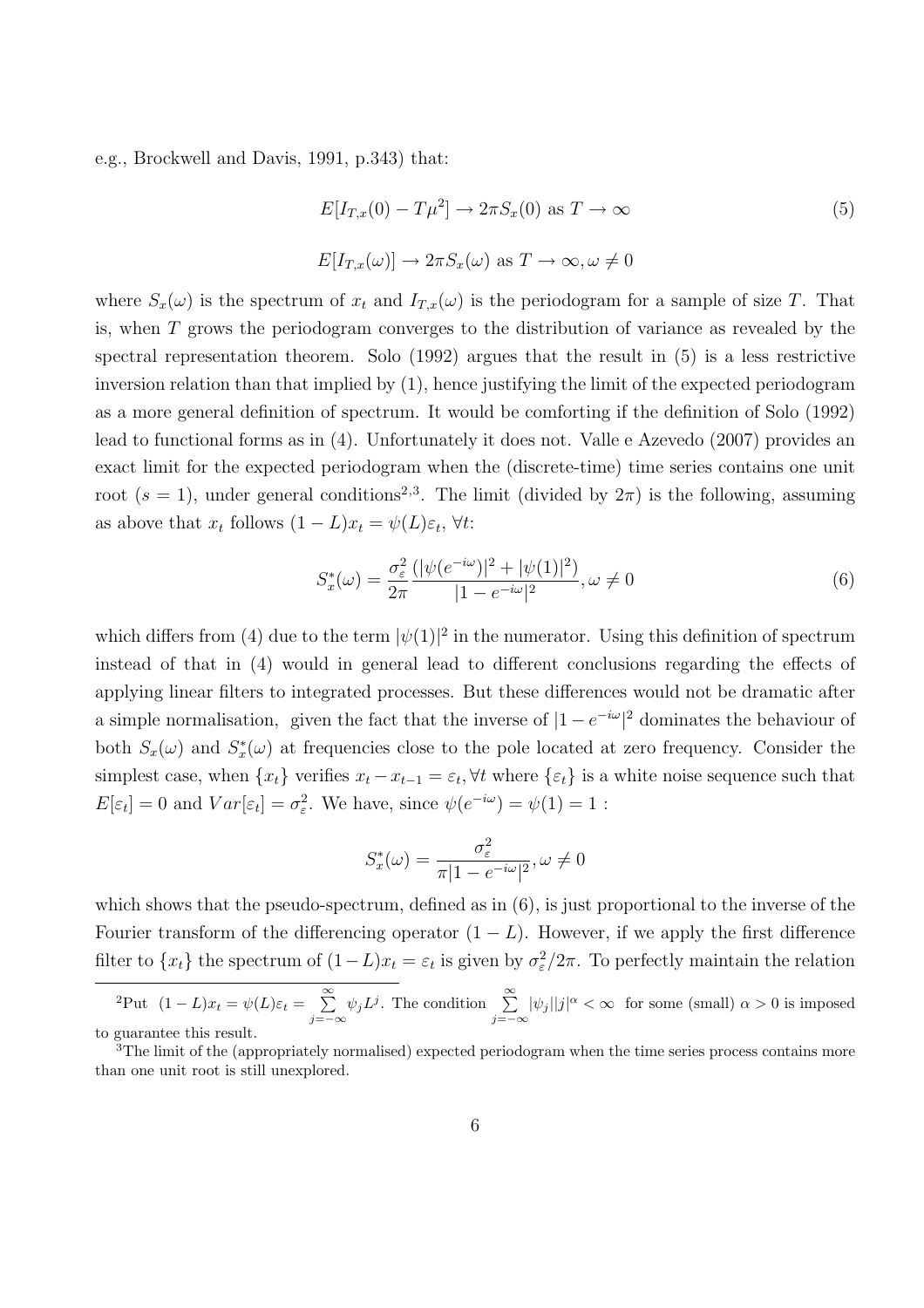$S_{\varepsilon}(\omega) = |1 - e^{-i\omega}|^2 S_{x}(\omega)$  as in (3) we would need to define the pseudo-spectrum of  $x_t$  as:

$$
S_x(\omega) = \frac{\sigma_{\varepsilon}^2}{2\pi |1 - e^{-i\omega}|^2}, \omega \neq 0
$$

which is exactly what we obtain in  $(4)$  and seems a neutral normalisation of the (non-integrable) power distribution (if it were defined by  $(6)$ ) of  $x_t$  . In this case, the first difference filter maintains the usual interpretation, summarised by the function  $|1 - e^{-i\omega}|^2$ . It attenuates low frequencies and amplifies high frequencies, thus producing a "noisier" output series. The stationary case interpretation would also still be valid for any linear filter containing at least one unit root. But in general this normalisation is only neutral (or leads to values of the distribution close to those in (4)) at frequencies close to zero, which nonetheless dominate clearly the behaviour of an integrated time series. Formally, it can be shown (see Hurvich and Ray, 1995) that for a unit root process:

$$
E[\frac{1}{2\pi}I_{T,x}(\omega_j)/S_x(\omega_j)] \to 2 \text{ as } T \to \infty, \ \omega_j = 2\pi j/T \tag{7}
$$

where  $S_x(\omega_j)$  is defined as in (4) and regarded as the power distribution of  $x_t$ , as is typical in the long-memory literature (see also, e.g., Velasco, 1999). It should be noted that  $j$  is held fixed, whereas the result in (6) is valid for any fixed  $\omega \neq 0$ . It is easy to reconcile the two results. Heuristically, once T grows,  $\omega_j$  approaches 0 and hence  $|\psi(e^{-i\omega_j})|^2$  approaches  $|\psi(1)|^2$ . Therefore 1  $\frac{1}{2\pi}I_{T,x}(\omega_j)$  approaches  $2S_x(\omega_j)$ , with  $S_x(\omega_j)$  defined as in (4). In the stationary case the limit in (7) is just 1.

In short, the rigorous definition of pseudo-spectrum due to Bujosa, Bujosa and García-Ferrer (2002) is not completely consistent with that of Solo (1992) for processes containing one unit root, due to the "slight" breakdown of the result in (5) in that case. Nonetheless, the unreasonableness of disregarding any spectral characterisation of unit root processes is clear.

# 3 Interpreting filtered integrated time series

#### 3.1 Consequences of filtering

The lack of a rigorous definition of spectrum of an integrated time series is not crucial to understand its properties. But if we want to interpret the frequency domain effects of applying linear filters to such series, this definition is essential. Otherwise, important questions would be left unanswered. What would we be isolating when applying band-pass filters to integrated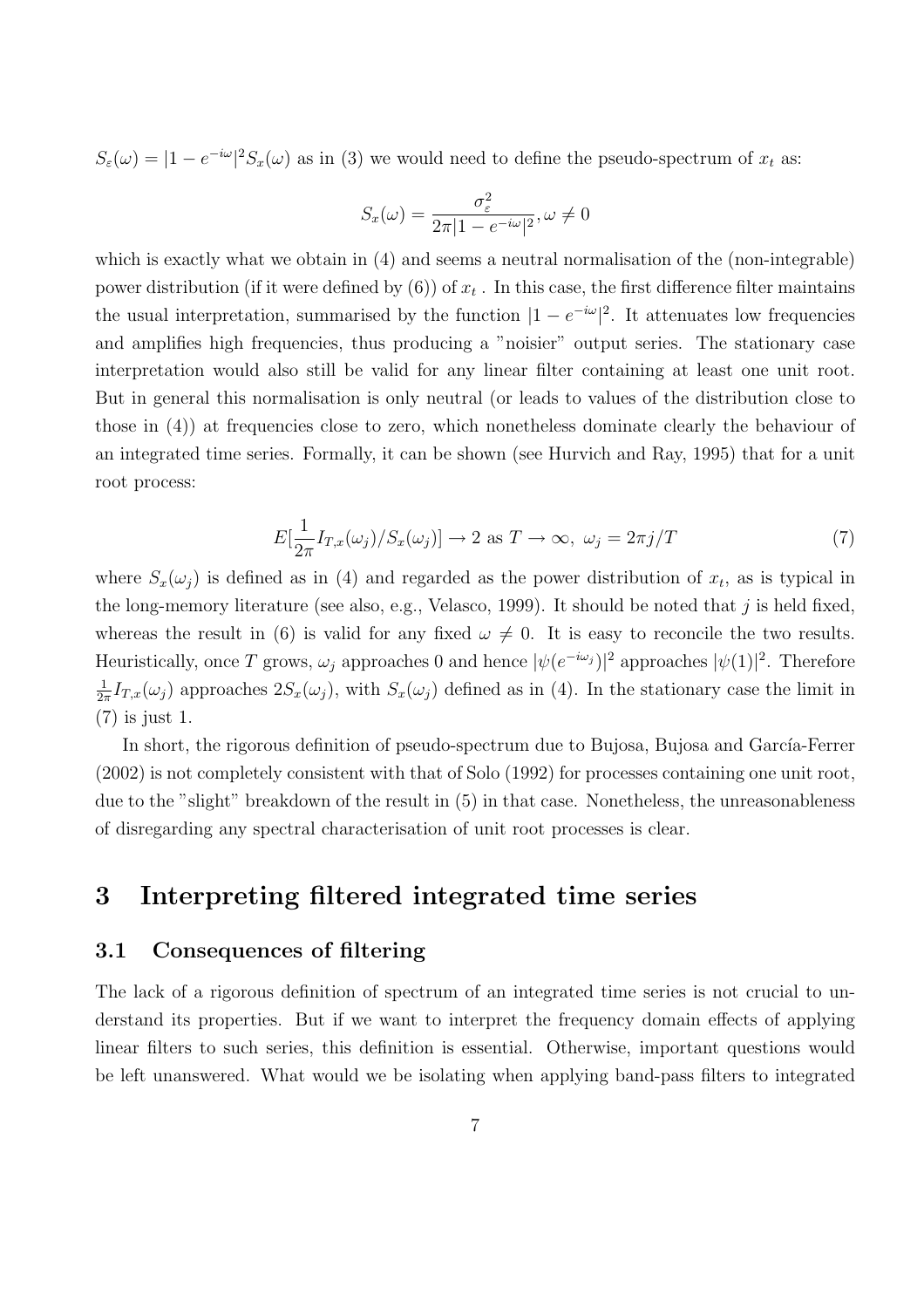time series? What would be the link with the original time series fluctuations? These questions have been puzzling for a long time due to the insufficiencies of spectral theory in the presence of unit roots. This has led to numerous misinterpretations of the role of filtering in the behaviour of integrated time series, as we shall discuss below. Detractors of the use of commonly used filters often cite the fact that the spectral representation theorem does not hold in presence of integrated series. Those in support of their use fail to fully justify the frequency domain interpretation given to an integrated process. Given that we have at hand such interpretation, embodied in a definition of spectrum that encompasses integrated processes, we can proceed to discuss the effects of filtering an integrated time series.

It is straightforward to verify that if we apply an absolutely summable linear filter  $h(L)$  to an integrated time series  $x_t$ , and this series becomes stationary, the spectrum of the filtered series  $y_t$  is given by:

$$
S_y(\omega) = |h(e^{-i\omega})|^2 S_x(\omega)
$$
\n(8)

where  $S_x(\omega)$  is the pseudo-spectrum, defined as in (4), of the integrated series  $x_t$ . That is, an extension of the relation stated in (3) holds. This relation would always hold regardless of the validity of the pseudo-spectrum as a frequency domain description of  $x_t$ . This occurs because once the unit roots in the filter polynomial  $h(L)$  cancel those in the auto-regressive polynomial of  $x_t$ ,  $\phi(L)(1-L)^s$ , what we get is a transformed series given by  $y_t = h_*(L)\phi^{-1}(L)\theta(L)\varepsilon_t$ , where  $h_*(L) = h(L)/(1-L)^s$ . The spectrum of this series is obviously  $|h(e^{-i\omega})|^2 S_x(\omega)$ , even for  $\omega = 0$ . But this relation, without any further justification for the use of the pseudo-spectrum, is irrelevant for the analysis of the consequences of filtering. However, we can now state that the function  $|h(e^{-i\omega})|^2$  has exactly the same interpretation as in the covariance stationary case. It represents the way fluctuations of  $x_t$  with frequency  $\omega$  are amplified or mitigated by the filter.

#### 3.2 Band-pass filters applied to integrated series

In the remainder of the paper we will focus in the analysis of band-pass filters, filters designed to isolate specific fluctuations in the original time series. We give special attention to the HP filter and to finite sample approximations of ideal band-pass filters, given the emphasis put in these filters in the literature. We define an ideal band-pass filter for the frequencies band  $]\omega_l, \omega_h[\subseteq [0, \pi]^4]$ , as the filter that would perfectly eliminate the fluctuations with frequencies

<sup>&</sup>lt;sup>4</sup>We restrict hereafter the analysis to the interval [0,  $\pi$ ], due to the symmetry of the spectrum around  $\omega = 0$ .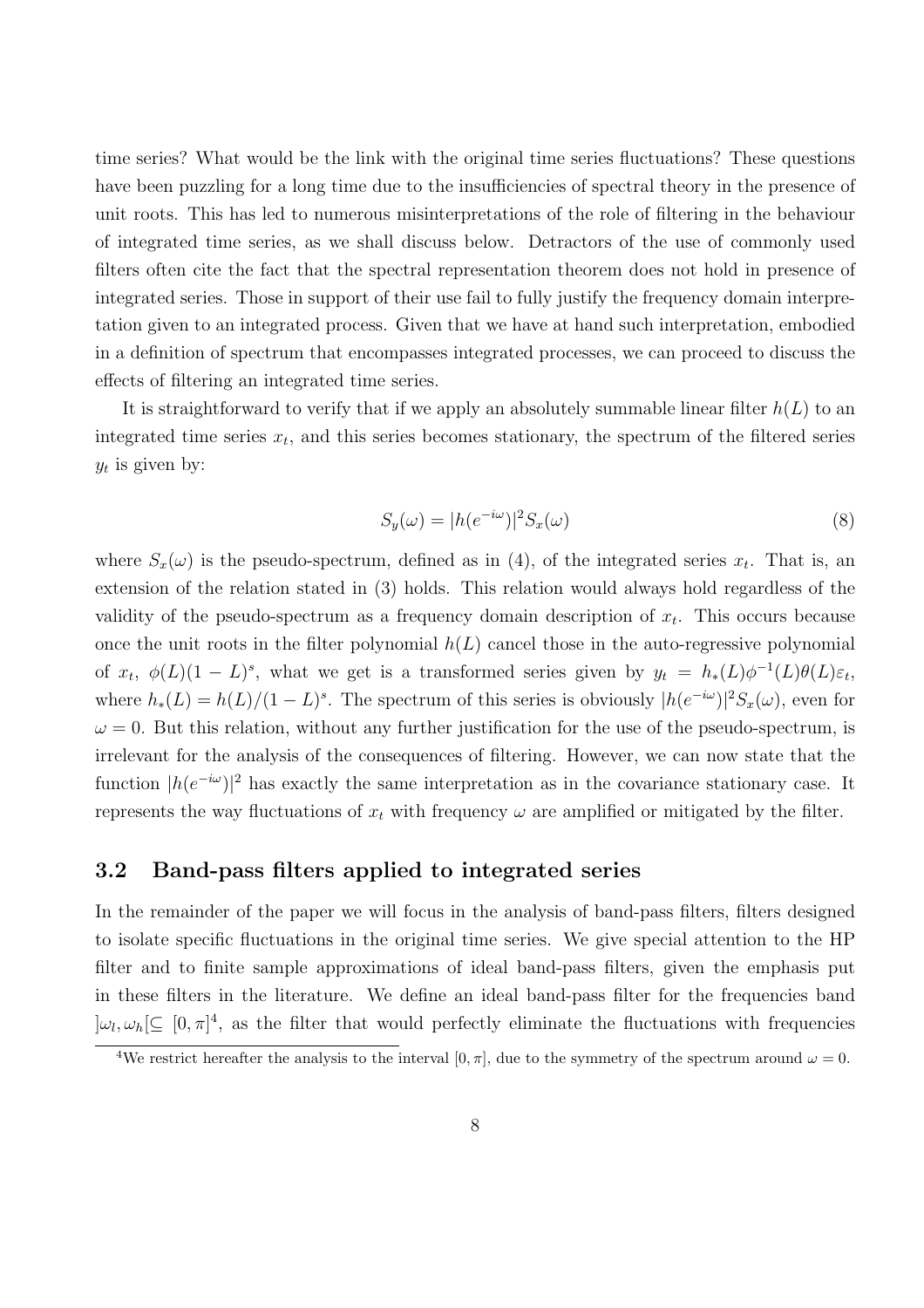outside this band and preserve without distortion the remaining fluctuations. The transfer function of an ideal band-pass filter  $B(L)$  is thus given by  $B(e^{-i\omega}) = 1$  for  $\omega \in ]\omega_l, \omega_h[$  and 0 otherwise. The ideal filter can be expressed as  $B(L) = \sum_{n=0}^{\infty}$ j=−∞  $B_j L^j$ . The filter weights are well known and given by:

$$
B_o = \frac{\omega_h - \omega_l}{\pi}, \qquad B_j = \frac{\sin[\omega_h j] - \sin[\omega_l j]}{\pi j}, |j| \ge 1
$$
\n(9)

It can be shown that  $B(L)$  removes up to two unit roots, which means that  $B(L)$  can be factored as  $B(L) = (1 - L)^2 B_1(L) = (1 - L)B_*(L)$  where  $B_*(1) = 0$ . Furthermore, we can easily conclude that by applying an ideal band-pass filter to the integrated time series  $x_t$  (with order of integration  $s = 1$ , no fluctuations associated with frequencies outside the band of interest  $\omega_l, \omega_h[\subseteq [0, \pi]$  will be present in the filtered series. That is, for  $\omega \neq 0$  and  $\omega \in ]0, \pi]/[\omega_l, \omega_h[$  we have  $S_y(\omega) = 0$  by (8) since  $B(e^{-i\omega}) = 0$ . This is true regardless of the interpretation given to the pseudo-spectrum since (8) holds by definition. Also, we can conclude that  $S_y(0) = 0$ , even if the pseudo-spectrum is not well defined for  $\omega = 0$ . This occurs because  $y_t = B_*(L)(1-L)x_t = B_*(L)z_t$ . Now,  $z_t$  is stationary and its spectrum well defined for all  $\omega$ . Since  $B_*(1) = 0$  the result follows. Finally, for  $\omega \in ]\omega_l, \omega_h[$  and since  $B(e^{-i\omega}) = 1$ , we can conclude by (8) that  $S_y(\omega) = S_x(\omega)$ . In short, the ideal band pass filter retains its usual interpretation in the presence of one unit root. Further unit roots would be needed in the filter if we wanted to isolate some range of frequencies in a time series with order of integration greater than 1 and enforce  $S_y(0) = 0$ .

Since the ideal filter in (9) is not applicable in practice, approximations have been developed. Baxter and King (1999) construct symmetric moving averages (BK filters) aimed at approximating an ideal band-pass filter. Christiano and Fitzgerald (2003) developed an optimal (in the mean squared error sense) band-pass filter (CF filter) that can be applied to every observation in the sample (since symmetry in the filter weights is not imposed). The HP filter (see Hodrick and Prescott, 1997) has long been used to eliminate low frequencies in the data. The fact that this filter was indeed a high-pass filter (a filter that eliminates only low frequencies and retains without distortion high frequencies) was pointed by King and Rebelo (1993). Using the HP filter, it is easy to construct a band-pass filter, by applying successively an HP high-pass filter and the complementary of another HP high-pass filter (a low-pass filter). The choice of the smoothing parameters can also be reconciled with the choice of a band of frequencies (see Pedersen, 2001). Butterworth filters, which can be seen as generalisations of the HP filter, provide better approximations (at least in infinite samples) to the ideal filter, the filter that would perfectly isolate the desired frequencies (see Gomez, 2001). The BK and CF filters are explicitly designed to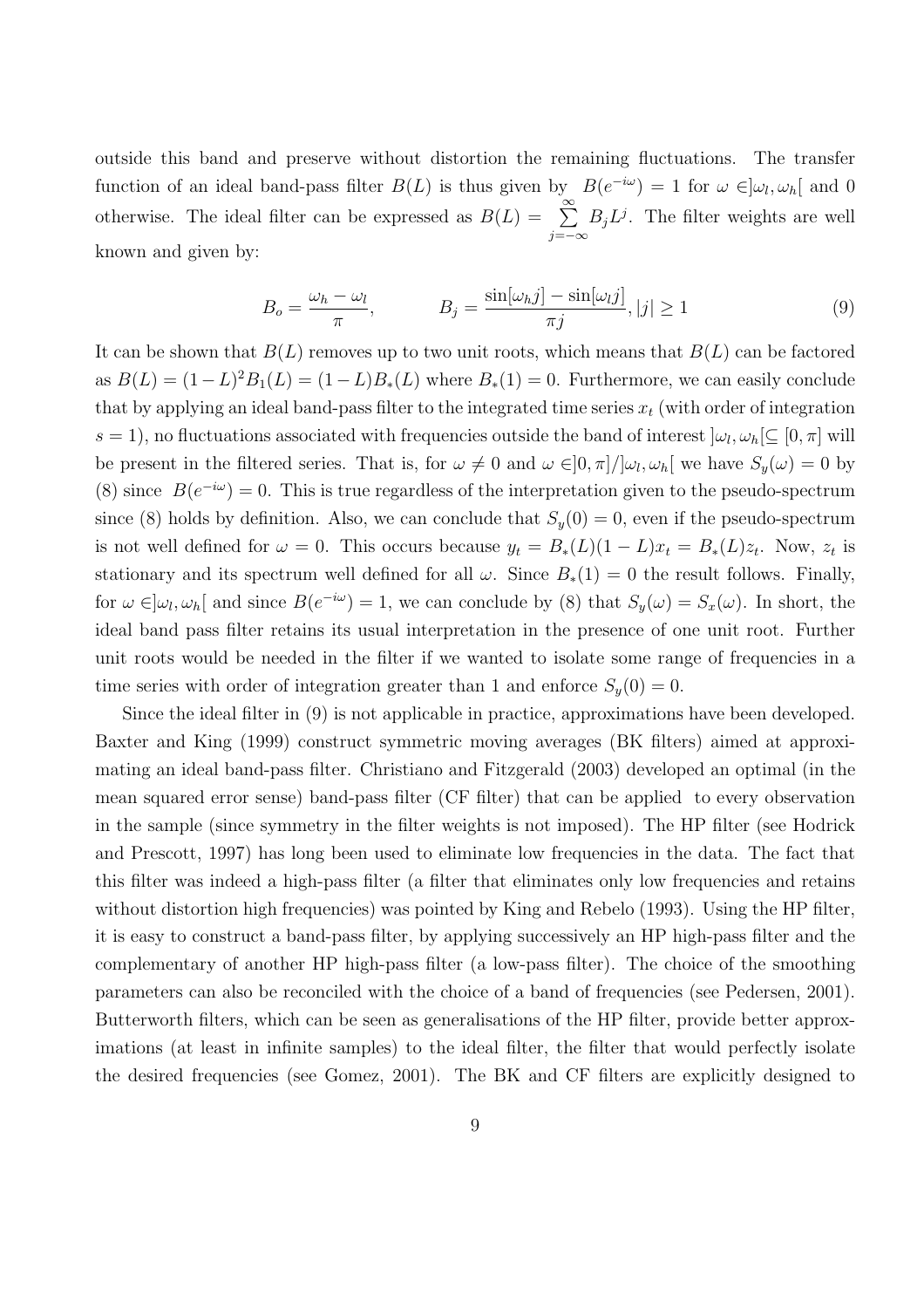account for the removal of unit roots while the HP and Butterworth filters fortunately possess that property. This means, together with the interpretation given to the pseudo-spectrum, that they can in fact be seen as band-pass filters when applied to integrated series (with sufficiently small order of integration $)^5$ .

#### 3.3 Discussion of criticisms to the use of band-pass filters

The comprehension of the consequences of filtering a time series (either stationary or integrated) is crucial to this analysis. Many criticisms to the HP filter and to other band-pass filters forget such consequences. For instance, differences between second moments of filtered and unfiltered series cannot be taken as evidence of a weak performance of a filter as do King and Rebelo (1993), Guay and St-Amant (1997) and Canova (1998). The differences are a consequence of filtering, since the spectrum of the filtered series changes and the relation in (2) holds. The differences would arise even if an ideal band-pass filter were used. The analyst interested in the fluctuations approximately isolated by the filter should not be concerned with these consequences. As he should not be concerned if the filter does not isolate the cycle component in an unobservedcomponents model with a stochastic trend, as Murray (2003) shows. This type of criticism seems redundant except if there are arguments against the usefulness of looking at a portion of the spectrum in each particular application.

A more involved type of criticism concerns the alleged spurious ciclicity induced by band-pass filters when applied to persistent time series. Pedersen (2001) has fully addressed this issue in the case when the original series is persistent but still covariance-stationary. However, he does not resort to the definition of pseudo-spectrum, essential to rigorously extend the argument to integrated series. But let us review this type of criticism. Harvey and Jaeger (1993), Cogley and Nason (1995) and Guay and St-Amant (1997) criticise the HP filter for inducing business cycle periodicity in integrated or near-integrated time series, those with the "typical spectral shape" of Granger (1966). Figure 1 shows an example of this spectral shape for a covariace-stationary series. The spectrum decreases monotonically towards  $\pi$ , with the power clearly concentrated in the low frequencies. A peak in the spectrum of HP filtered series, which is absent in the spectrum of the original series, is taken as evidence of Slutzky-effect (or spurious ciclicity). This peak occurs because the low frequencies clearly dominate the spectrum of a persistent time series. Once we apply a band-pass filter, and thus eliminate low frequencies, a peak in the

<sup>&</sup>lt;sup>5</sup>If some of the unit roots from the input series were not removed, the filtered series would not consist only of fluctuations with the desired frequencies since the spectrum of the filtered series would still not be well defined at zero frequency.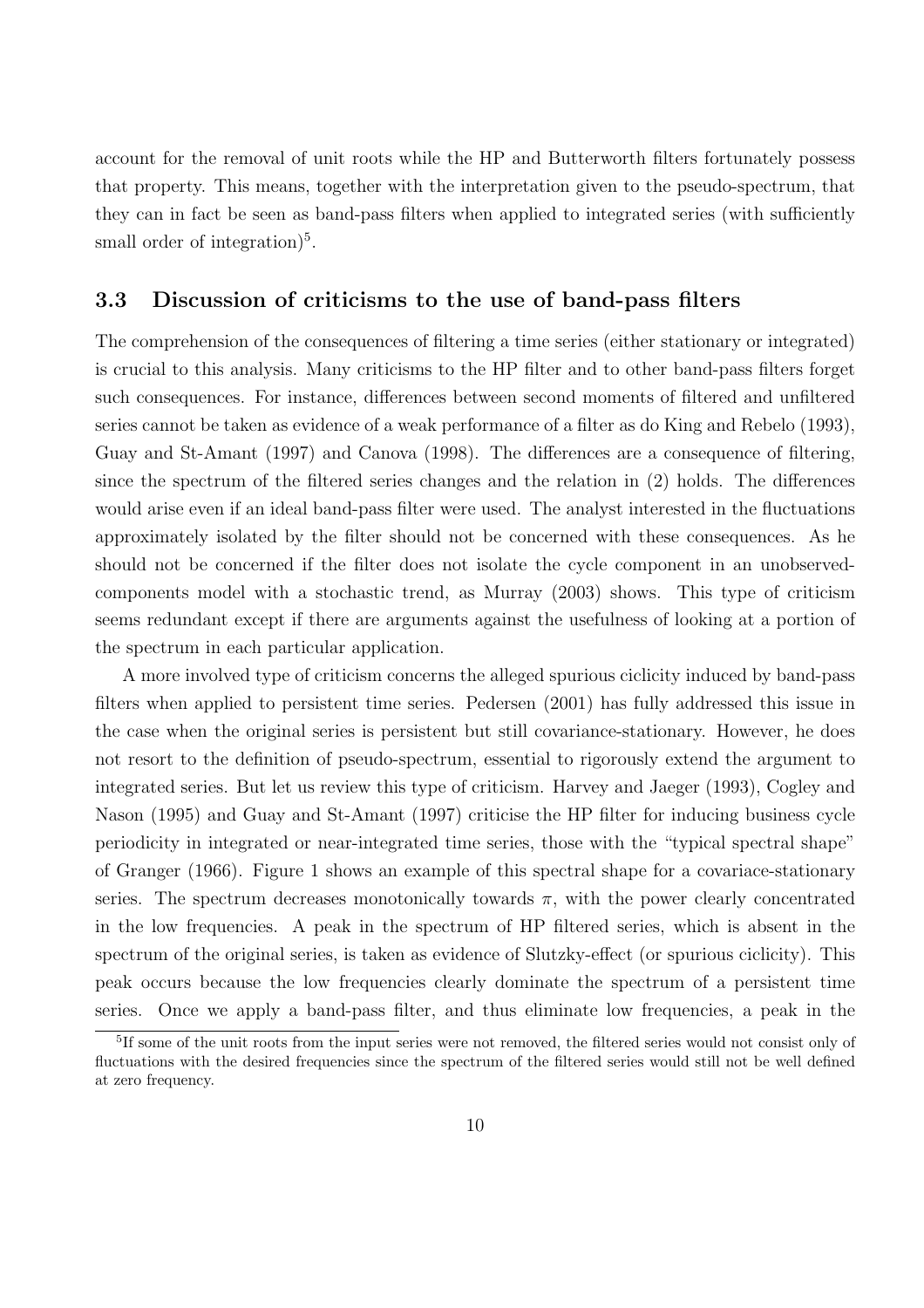spectrum of the filtered series will be detected near the lowest frequency of the band of interest. Pedersen (2001) shows that these critics rest on an "inadequate definition of the Slutzky-effect – a definition which has the unfortunate consequence that even an ideal high-pass filter induces a Slutzky effect". In fact, neither an ideal band-pass filter nor the commonly used band-pass filters amplify or weaken certain frequencies so as to produce a peak in the spectrum of the filtered series. They only isolate certain fluctuations that *are* in the data. If we define, as would be reasonable, the Slutzky-effect as a cycle in the transfer function of a filter, then the HP filter and other band-pass filters do not induce a Slutzky effect. There is clearly no cycle in the transfer function of the HP filter (see figure 2).

Crucially, the previous argument carries over to the analysis of integrated series, since we can interpret the effects of filtering integrated time series in the same way as we do for stationary processes. Many authors completely neglect this fact and analyse the consequences of filtering by first "transforming" the process into a stationary form. This completely hides or distorts relevant characteristics of the original process. E.g., Harvey and Jaeger (1993) and Cogley and Nason (1995) show that there is a peak in the power transfer function of a subcomponent of the HP filter. This subcomponent is isolated to interpret the effects of the filter in  $I(1)$  time series. Let the transfer function of the HP cyclical filter be decomposed as:

$$
C(\omega) = (1 - e^{-i\omega}).C_1(\omega), C_1(\omega) = \frac{\lambda e^{i2\omega}(1 - e^{-i\omega})^3}{\lambda e^{i2\omega}(1 - e^{-i\omega})^4 + 1}
$$

where  $\lambda$  is the value of the smoothing parameter. According to this decomposition, applying the HP filter to an  $I(1)$  time series is equivalent to: First, filter the non-stationary time series with the first difference filter and then filter the remaining stationary component with the asymmetric filter determined by  $C_1(\omega)$ . The modulus of the transfer function of this second filter is plotted in figure 3. It has a clear peak at business cycle frequencies that Harvey and Jaeger (1993) classify as "a classical example of the Yule-Slutzky-effect". The definition of spectrum for an integrated process tells us that we must look to the total transfer function  $C(\omega)$ , not only to the subcomponent  $C_1(\omega)$ . That is, we cannot overlook the consequences of the first-difference filter  $(1 - L)$ . This introduces a complete discontinuity in the analysis of the effects of filtering once the unit root case is considered. We believe this challenges even casual observation<sup>6</sup>.

 ${}^{6}$ Rigour apart, a band-pass filtered AR(1) with coefficient 0.99 is indistinguishable from a band-pass filtered pure random walk with the same innovations. The same can be said of the spectrum of the filtered series, which can be precisely determined regardless of the reasonableness of the pseudo-spectrum as a frequency domain description of an integrated process.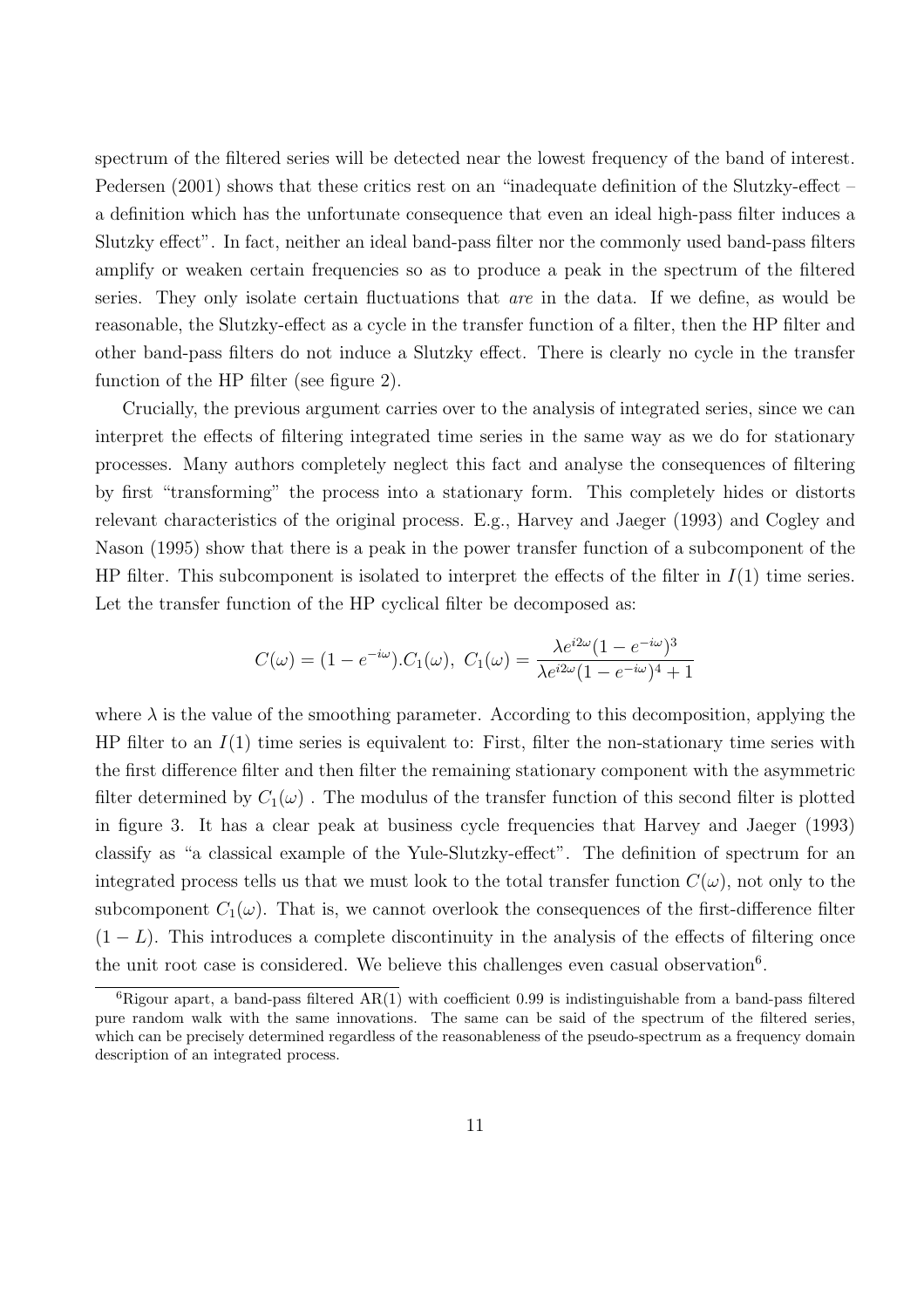We can thus state that the effects of applying a band-pass filter to an integrated series are similar to those of applying the band-pass filter to a highly persistent (but stationary) time series. The spectrum of the filtered series will have a clear peak at the lowest frequency of the band of interest, given the typical shape of the pseudo-spectrum of an integrated time series (see figure 4).

### 4 Choosing a specific filter is not neutral

As we have seen, it is almost impossible to identify a dominant stationary component in a typical macroeconomic time series simply by looking to the pseudo-spectrum. There is not, in most cases, a clear peak in the pseudo-spectrum. It is definitely possible to have a (usually slight) peak if, e.g., the first differences of the series can be described by an AR process with complex roots. Also, if the true data generating process of the integrated series has a cycle component like the ones in Harvey and Jaeger (1993), there will be a small peak in the pseudo-spectrum at intermediate frequencies. All this means that (regular) business cycle fluctuations are hardly identified through the pseudo-spectrum. Sargent (1987) and more recently Pagan (1999), point this fact. If this was not the case we could comfortably define, in a purely statistical sense, business cycle fluctuations as those fluctuations with frequecies around the peak in the spectrum of a set of macroeconomic time series.

In view of the above, choosing to isolate a specific band of fluctuations in a macroeconomic time series (e.g., the famous [6, 32] quarters band in quarterly data) or choosing a particular smoothing parameter in the case of the HP filter is essentially an arbitrary exercise, with potentially important consequences. Suppose for instance that a central bank uses a Taylor rule in determining interest rates, and resorts to a band-pass filter in order to estimate the output gap. The bigger the upper period in the band of interest, the more volatile will be the output gap series, since more power is being assigned to the cycle component.

Furthermore, the pseudo-spectrum is so clearly increasing as we approach the zero frequency that a cut determined by a band-pass filter will deliver a very clear peak near the lowest frequency of the band of interest, regardless of the existence of intermediate peaks. We argued before that this is not a distortion of the power distribution of fluctuations that *are* in the data. But it is nonetheless an important property of the filtered series.

Should we be concerned with the above facts if we know that more or less regular fluctuations affect output and other economic variables? To make things worse, similar spectral patterns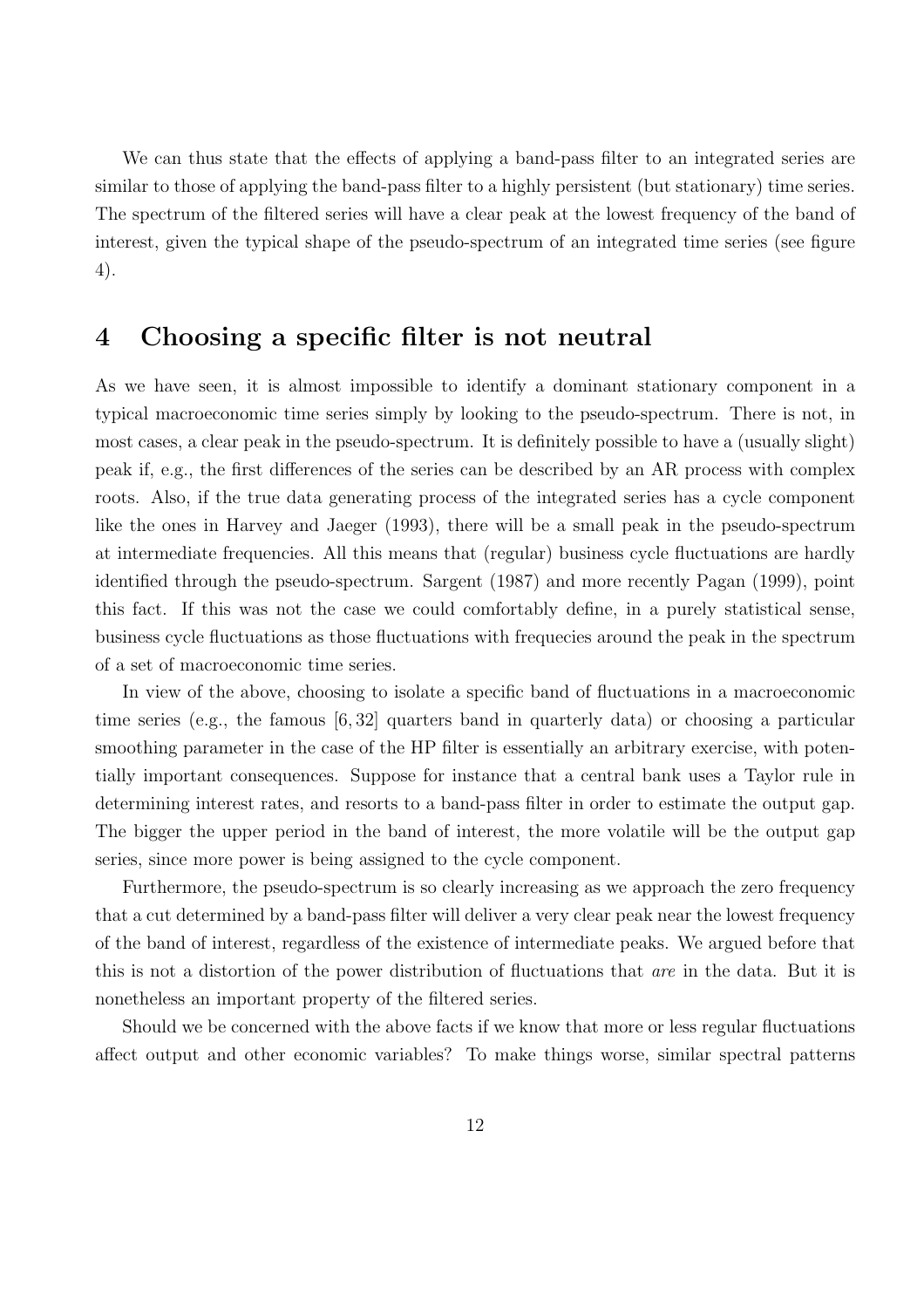would arise in the filtered series if the original series were a pure random walk. By applying the HP filter or another band-pass filter to a random walk process, we are again defining a trend and allowing specific frequencies to remain in the cycle component. But does it make sense to filter a random walk? Band-pass filtering is certainly "a sensible way to look at the data" (Kaiser and Maravall, 1999), just as is ideal band-pass filtering. There is no "truth" in any isolated cycle component. Prior information must be added through the specification of business cycle fluctuations. An important element of definition must therefore be assumed. As we have seen before, the peak in the spectrum of filtered series, which can be interpreted as the period of the cycle component, is mostly determined by the lowest frequency of the band of interest (or by the value of the smoothing parameter  $\lambda$  in the case of the HP filter). Given this important element of definition we share the view of Kaiser and Maravall (1999): "The analyst should first decide the length of the period around which he wishes to measure economic activity." The variance of the cycle component will therefore be mostly justified by fluctuations around the critical length. A similar decision is embodied in the now standard definition of business cycle fluctuations as "fluctuations with a specified range of periodicities" (Baxter and King,  $1999$ )<sup>7</sup>.

## 5 Conclusions

In this paper, as opposed to common practice in the literature, we have resorted to a rigorous definition of spectrum of an integrated time series in order to characterise the implications of appying linear filters to such series. We show that the fact that the spectral representation theorem does not hold is not fundamental to interpret rigorously the effects of filtering integrated data. A major conclusion is that we can indeed interpret filtered integrated data in the same way as we do for stationary processes, as has been suggested by other authors. However, given the frequency domain characteristics of typical macroeconomic integrated series, we have acknowledged that the choice of a particular detrending filter is far from being a neutral task.

### References

[1] Baxter, M. and King, R. (1999). Measuring business cycles: approximate band-pass filters for economic time series. *Review of Economics and Statistics*, 81:575–93.

<sup>&</sup>lt;sup>7</sup>E.g., the [6, 32] quarters band also implies a peak in the spectrum of the filtered series at frequency  $2\pi/32$ , that is, the variance of the cycle component will be concentrated around that frequency. However, noisy or high frequency components with period less than 6 quarters are also disregarded.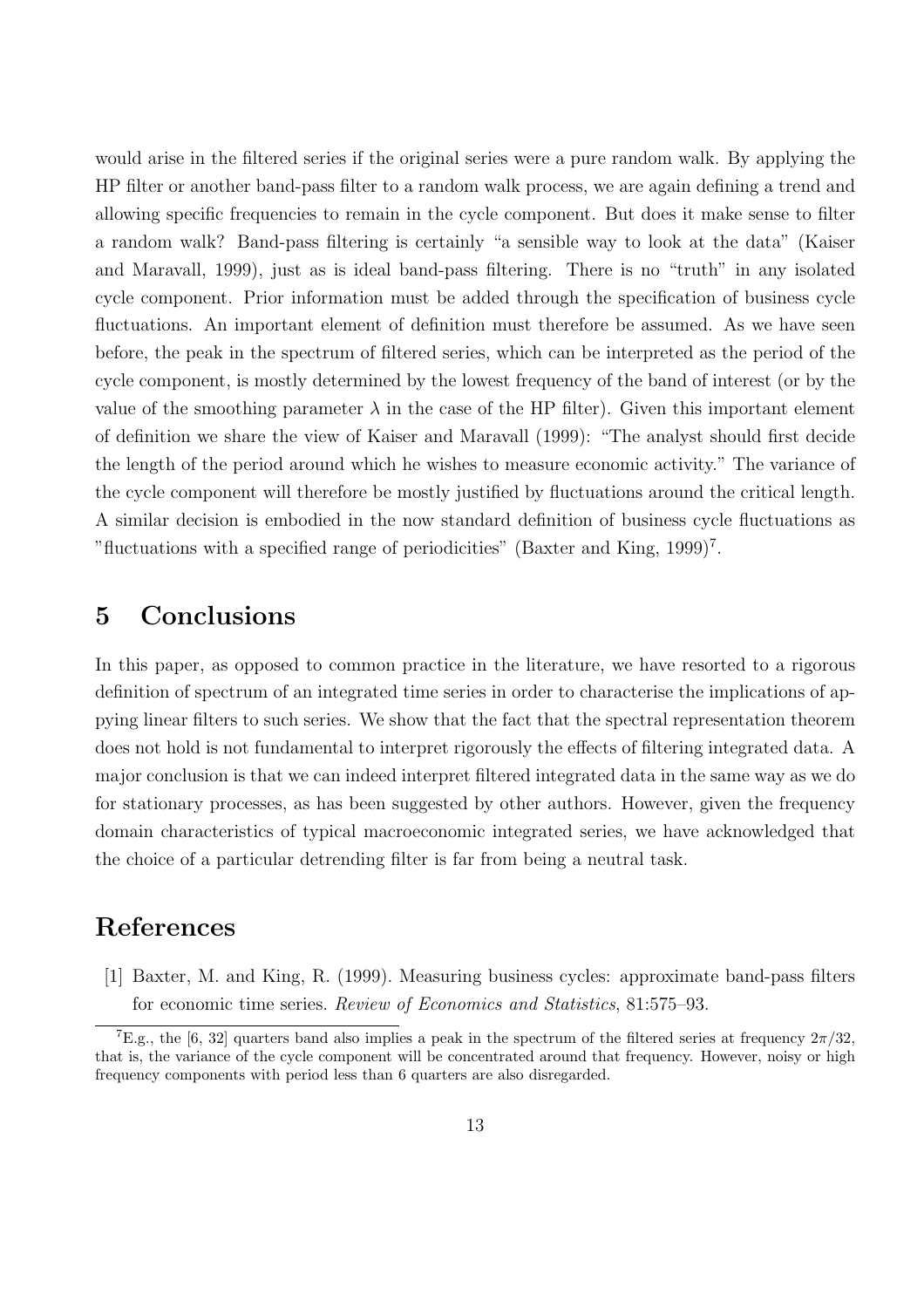- [2] Bujosa, A., Bujosa, M. and García-Ferrer (2002). A Note on Pseudo-spectra and Pseudo-Covariance Generating Functions of ARMA processes. mimeo
- [3] Brockwell, P.J. and Davis, R. (1991). *Time Series: Theory and methods* (2nd ed.). Springer
- [4] Canova, F. (1998). Detrending and Business Cycle Facts. *Journal of Monetary Economics*, 41:475-512.
- [5] Cogley, T. and Nason, J. (1995). Effects of the Hodrick-Prescott Filter on Trend and Difference stationary time series. *Journal of Economic Dynamics and Control*, 19(1):253-278.
- [6] Christiano, L. and Fitzgerald, T. (2003). The band-pass filter. *International Economic Review*, 44:435–65.
- [7] Gomez, V. (2001). The use of Butterworth filters for trend and cycle estimation in economic time series. *Journal of Business and Economic Statistics*,19:365–73.
- [8] Granger, C.W.J. (1966).The Typical Spectral Shape of an Economic Variable, *Econometrica*, 34(1):150-161
- [9] Guay, A. and St Amant, P. (1997). Do the Hodrick-Prescott and Baxter-King Filters Provide a Good Approximation of Business Cycles? . Bank of Canada, Working paper 97-53
- [10] Den Haan, W.J., and Sumner, S.W. (2004). The Comovements between Real Activity and Prices in the G7. *European Economic Review*, 48:1333-1347
- [11] Harvey, A.C. (1993). *Forecasting, structural time series models and the Kalman filter*. Cambridge University Press
- [12] Harvey, A. C. and Jaeger, A. (1993). Detrending, Stylized Facts, and the Business cycle. *Journal of Applied Econometrics*, 8:231-47
- [13] Hatanaka, M., and M. Suzuki (1967). A Theory of the Pseudospectrum and its Application to Nonstationary Dynamic Econometric Models, in M. Shubik (ed.), *Essays in Mathematical Economics in Honor of Oskar Morgenstern*, Princeton, Princeton University Press.
- [14] Hodrick, R. J. and Prescott, E. C. (1997). Postwar U.S. business cycles: an empirical investigation. *Journal of Money, Credit and Banking*, 29:1-16.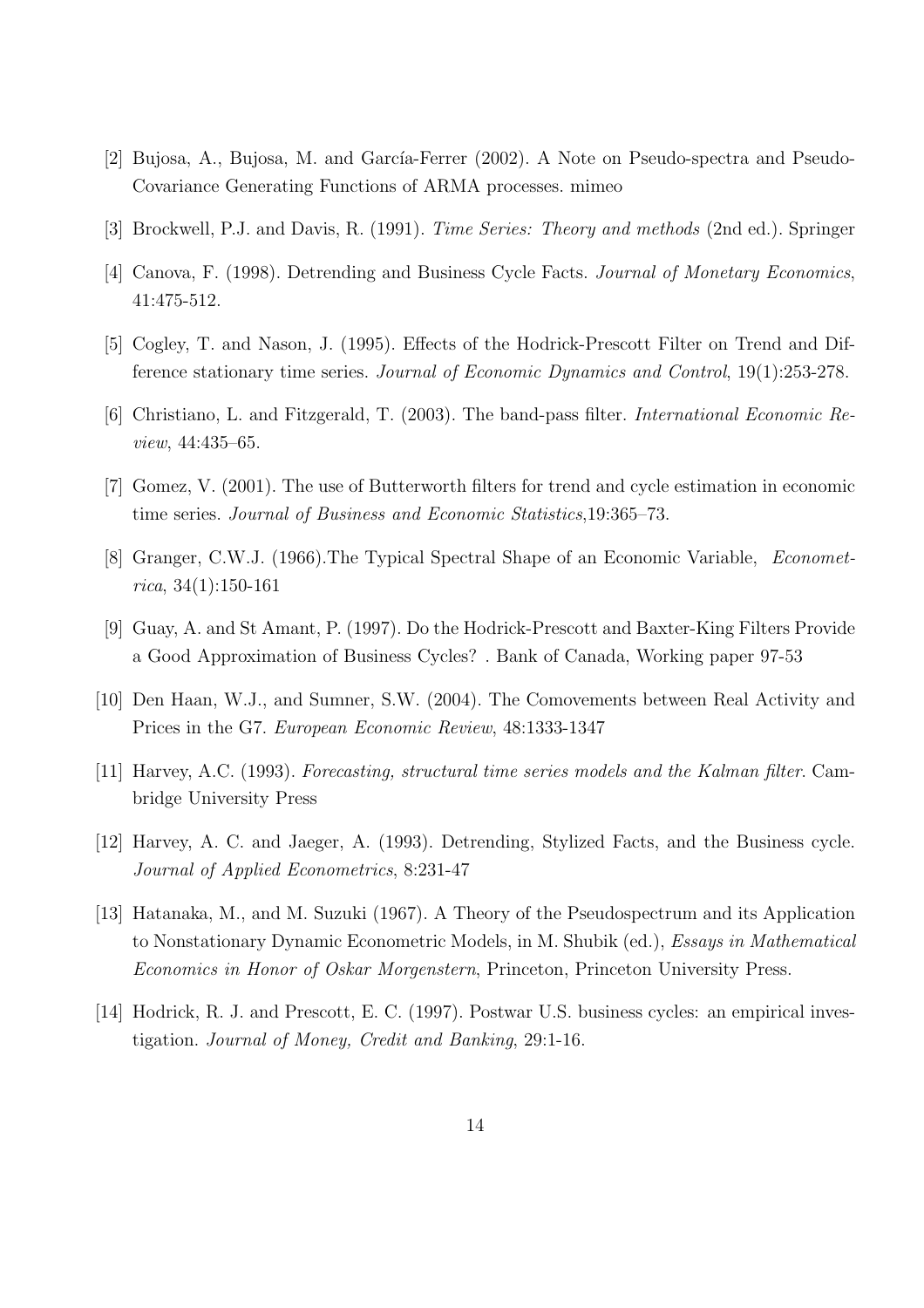- [15] Hurvich, C.M. and Ray, B.K., (1995). Estimation of the memory parameter for nonstationary or noninvertible fractionally integrated processes. *Journal of Time Series Analysis*, 16:17-42.
- [16] Kaiser, R. and Maravall, A. (1999). Estimation of the Business cycle: A Modified Hodrick-Prescott Filter, Banco de España -Servicio de Estudios, Working Paper 9912
- [17] King, R. and Rebelo, S. (1993). Low Frequency Filtering and Real Business Cycles. *Journal of Economic Dynamics & Control*, 17:207-231.
- [18] Murray, C. J. (2003). Cyclical Properties of Baxter-King Filtered Time Series. *Review of Economics and Statistics*, 85: 472-476.
- [19] Pagan, A. (1999). The Getting of Macroeconomic Wisdom, mimeo, University of Melbourne.
- [20] Pedersen, T. M.(2001). The Hodrick–Prescott filter, the Slutzky effect, and the distortionary effect of filters, *Journal of Economic Dynamics and Control*, 25:1081–1101.
- [21] Priestley, M.B. (1981), Spectral Analysis of Time Series, Academic Press, London
- [22] Sargent, Thomas J. (1987). *Macroeconomic Theory -2nd Ed.*, Academic Press
- [23] Solo, V.(1992). Intrinsic random functions and the paradox of 1/ f noise. *SIAM Journal of Applied Mathematics,* 52(1):270-291
- [24] Velasco, C., (1999). Non-stationary log-periodogram regression. *Journal of Econometrics*, 91:325-371.
- [25] Valle e Azevedo, J. (2007). Exact Limit of the Expected Periodogram in the Unit Root case, mimeo, Stanford University
- [26] Young, P. C., Pedregal, D. and Tych, W. (1999). Dynamic Harmonic Regression. *Journal of Forecasting*, 18:369-394.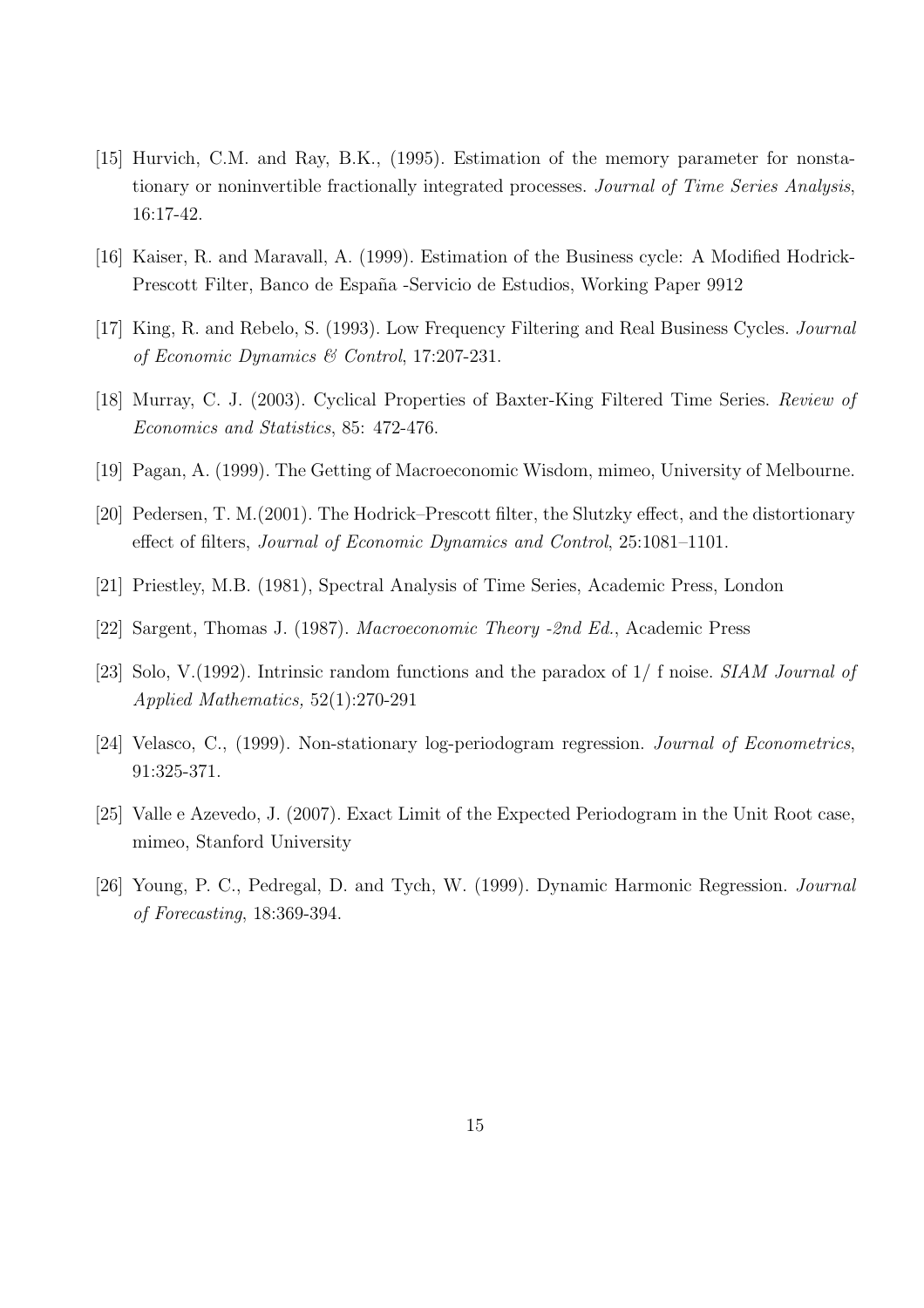

Figure 1: Spectrum of a time series with the typical "Granger" shape.



Figure 2: Transfer function of the HP cyclical filter  $C(\omega)$ .